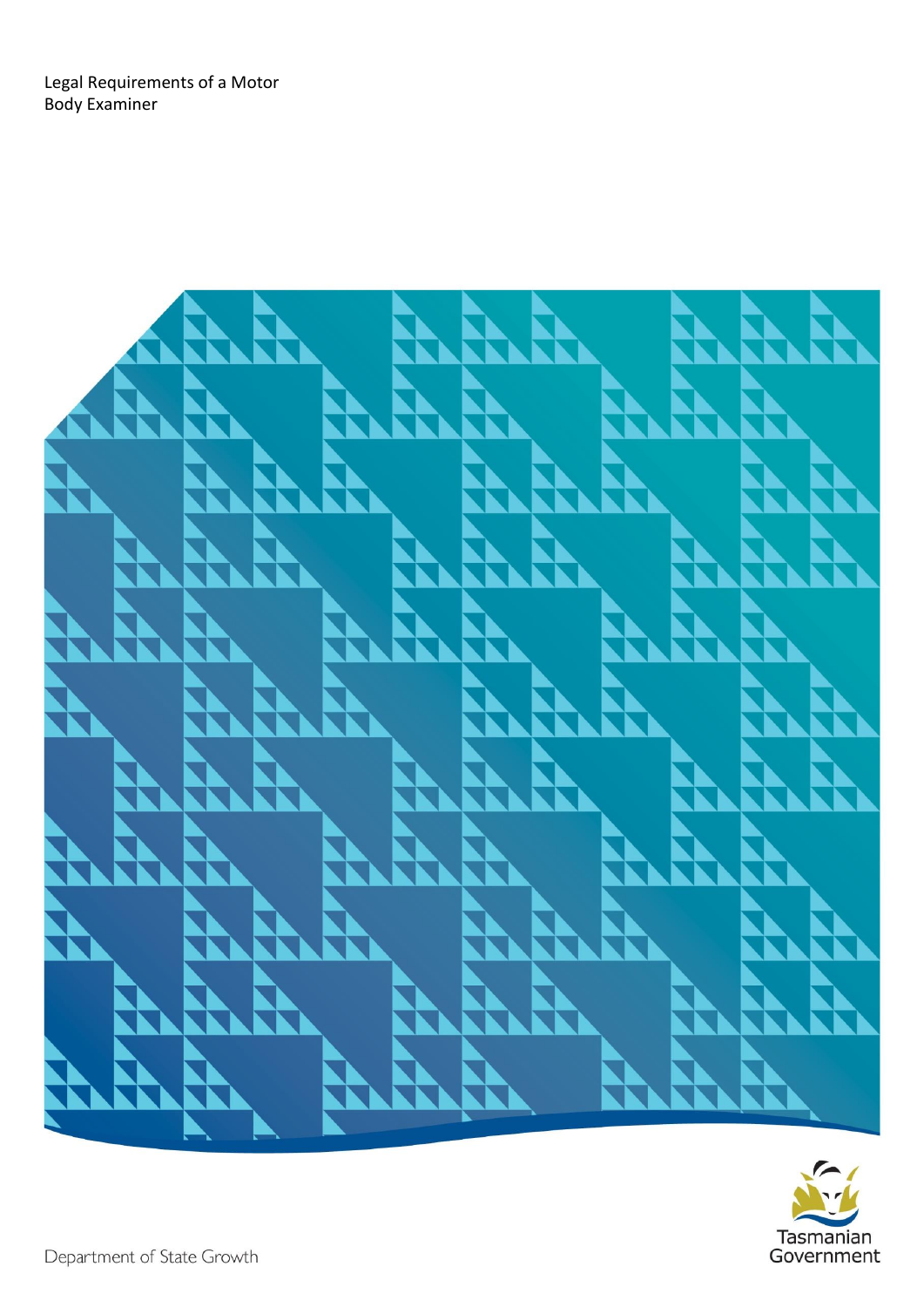#### Contents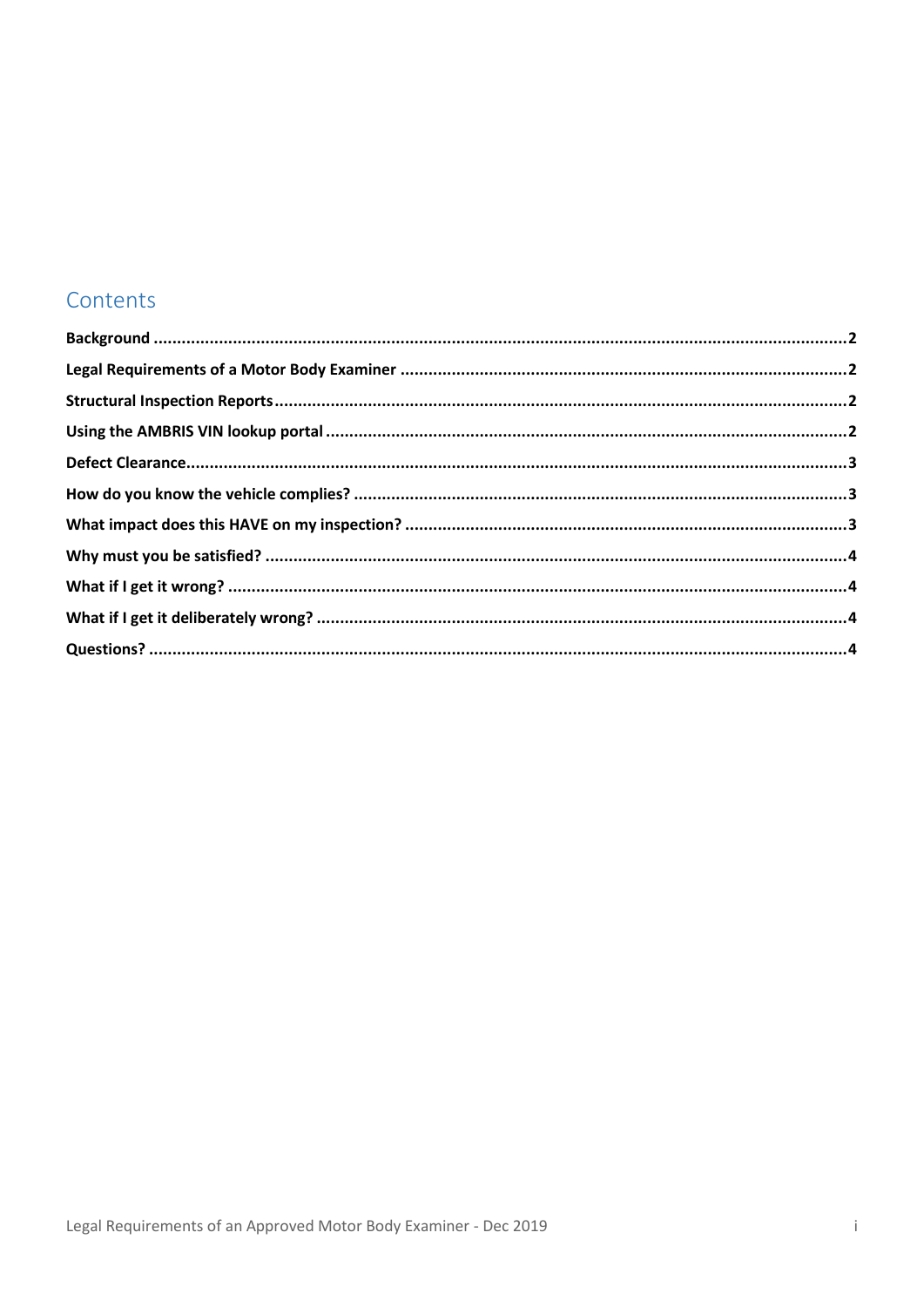Produced by Registration and Licensing Services (AIS Compliance Unit) Department of State Growth GPO Box 536 Hobart Tasmania 7001 PH: 1300 13 55 13 Email[: ambris@stategrowth.tas.gov.au](mailto:ambris@stategrowth.tas.gov.au) Website: www.transport.tas.gov.au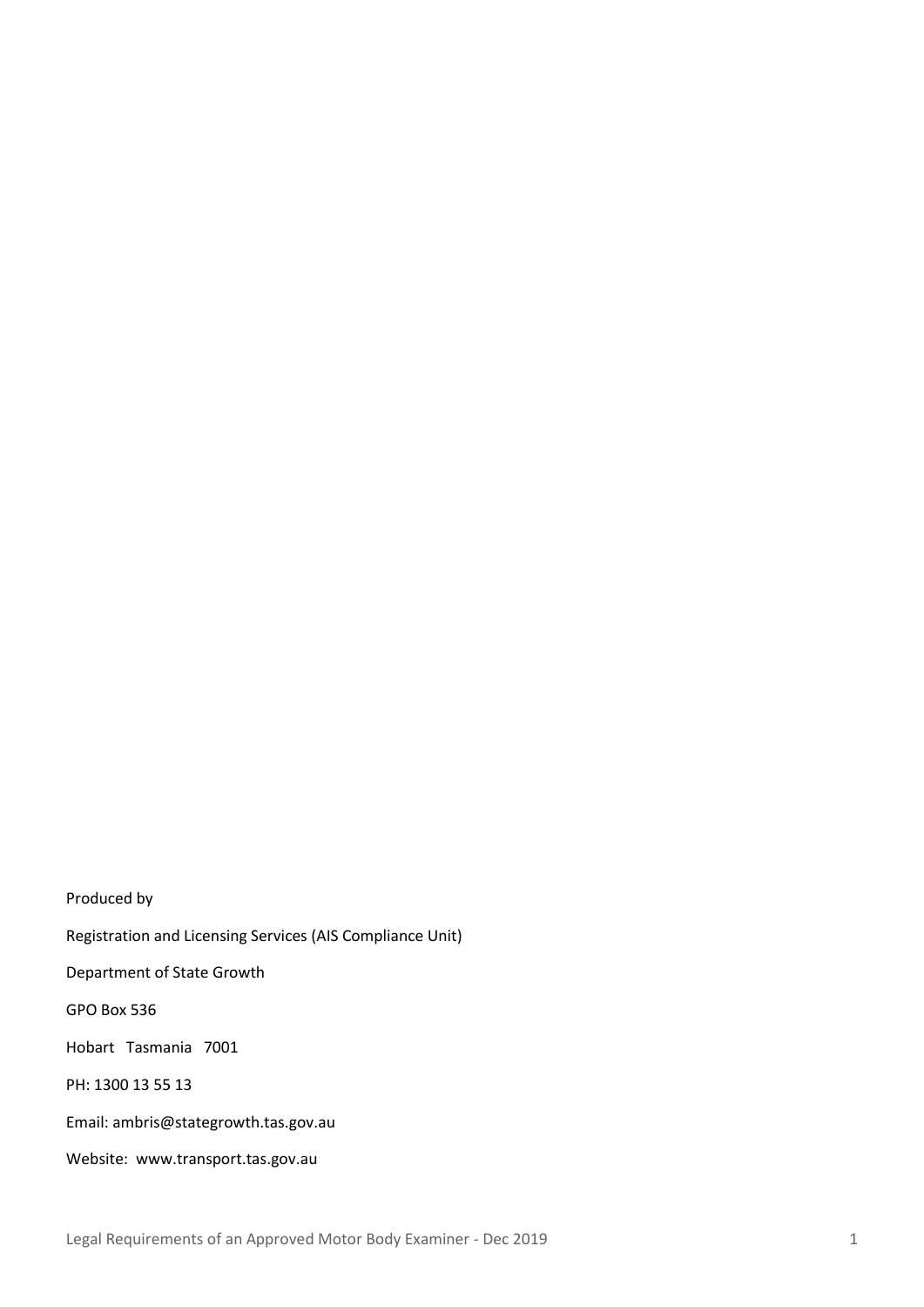# <span id="page-3-0"></span>Background

This handbook has been produced by the Department of State Growth (the Department) to assist Motor Body Examiners (MBE) in understanding their legal responsibility as a MBE.

A copy of this document can be accessed or printed off the Approved Motor Body Repair Inspection Station (AMBRIS) Web site. www.transport.tas.gov.au

#### <span id="page-3-1"></span>Legal Requirements of a Motor Body Examiner

Each MBE once approved by the AIS Compliance Unit is given their Authority by the Registrar of Motor Vehicles (RMV). Your authority allows what inspections the RMV has authorised you to conduct on his behalf.

They are:

- Structural Inspections.
- Defect Notice Clearances.
- Certifying that defects identified by Police or Vehicle Safety Officers have been corrected.

#### <span id="page-3-2"></span>Structural Inspection Reports

When signing the document you are declaring that;

"I…(full name)...inspected the above vehicle on (date)…and to the best of my knowledge found it to comply with the requirements of the Vehicle and Traffic Act (1999) and Regulations and to be structurally acceptable for registration".

#### <span id="page-3-3"></span>Using the AMBRIS VIN lookup portal

The AMBRIS VIN lookup portal is only to be used for vehicles classified as either a Reparable Write Off (RWO) and Statutory Write Off (SWO) to source the following information on:-

- Date of classification
- Whether the vehicle requires bench testing
- Whether the vehicle requires a repair diary
- Whether the vehicle requires either an AMBRIS 5 or 6 report.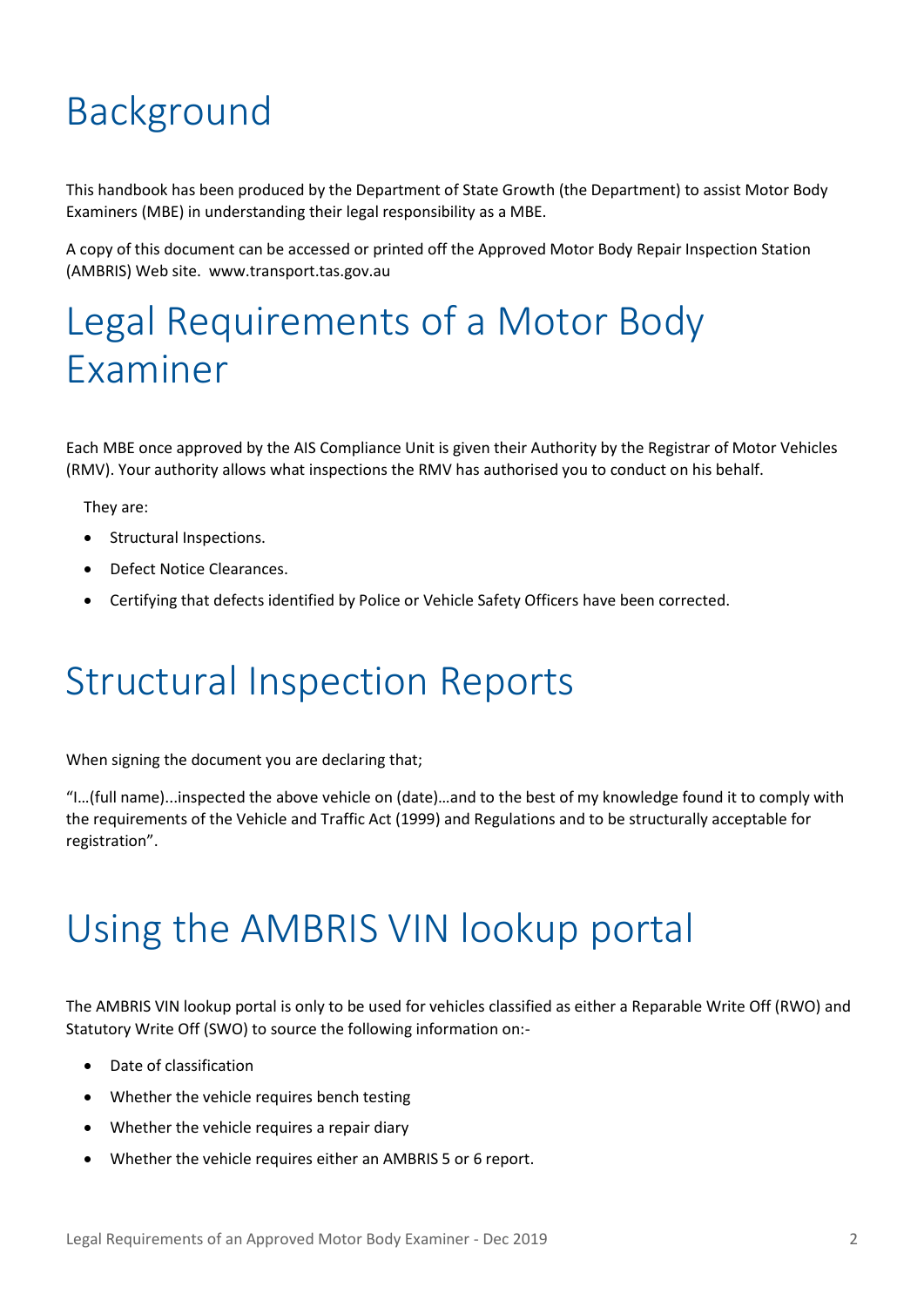MBEs are not to use this portal to find out information about a particular vehicle for the purpose of divulging information to a person intending on purchasing a vehicle. Action may be taken against an MBE who is found to be using this site for this purpose.

Access to the VIN lookup site is via username and password. Each MBE and AMBRIS Proprietor has their own username and password, these details are not to be shared. When log in details are used, we assume that the person who has been assigned these details is logging into the site. Any misuse of the site will be attributed to the person who has been assigned the log in details.

#### <span id="page-4-0"></span>Defect Clearance

When signing the document you are declaring that;

"I have inspected the vehicle identified in this notice and certify that the defects listed have been corrected".

#### <span id="page-4-1"></span>How do you know the vehicle complies?

Because everything that is required to make that decision is contained in the Approved Motor Body Repair Inspection Station Procedures Manual.

The purpose of this manual is to provide both the administrative and legal requirements for a VE to conduct inspections on behalf of the RMV. It also provides information on the minimum roadworthiness and safety standards for vehicles used on Tasmanian roads. These requirements are listed in a "Reasons for Rejection" format which contain;

All "Reasons for Rejection" have a direct link back to the Vehicle and Traffic Act (1999) and Associated Regulations.

#### <span id="page-4-2"></span>What impact does this HAVE on my inspection?

When you inspect a vehicle you need to be satisfied to the "best of your knowledge" that the vehicle does not have any components that are "Reasons for Rejection" in the manual, and it meets the requirements of the Approved Motor Body Repair Inspection Station Procedures Manual.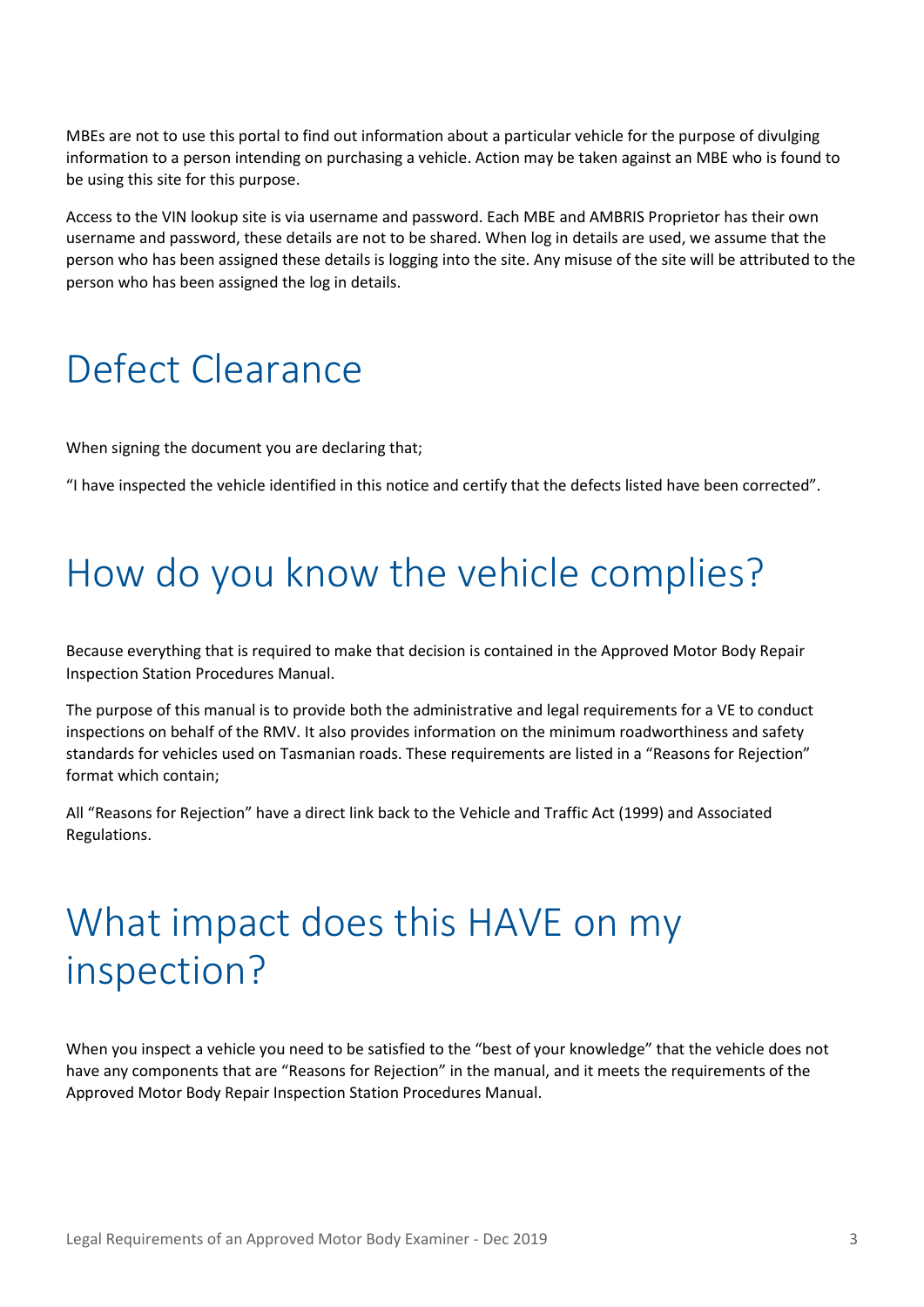## <span id="page-5-0"></span>Why must you be satisfied?

Because the RMV has a duty to ensure that all vehicles at the time of registration comply with the relevant vehicle standards and are eligible for registration.

Any defects detected are corrected and certified as such.

## <span id="page-5-1"></span>What if I get it wrong?

Then a potentially unsafe motor vehicle will legally be able to be used on the roads.

If it is determined that you have not exercised your authority in good faith, your MBE status will be either;

Suspended;

OR

Cancelled.

Special Note:- If the vehicle is involved in a crash resulting in damage to a person and /or property, you may be held liable for a civil claim for compensation if the crash was caused or contributed to, by a vehicle defect that ought to have been detected at the time of inspection.

## <span id="page-5-2"></span>What if I get it deliberately wrong?

If it can be shown that you have fraudulently used your authority, the matter will be investigated and handed over to the Police for Criminal Prosecution.

#### <span id="page-5-3"></span>Questions?

If you have any further questions regarding your legal requirements as a MBE please call the AIS Compliance Unit on Ph: 6166 3271.